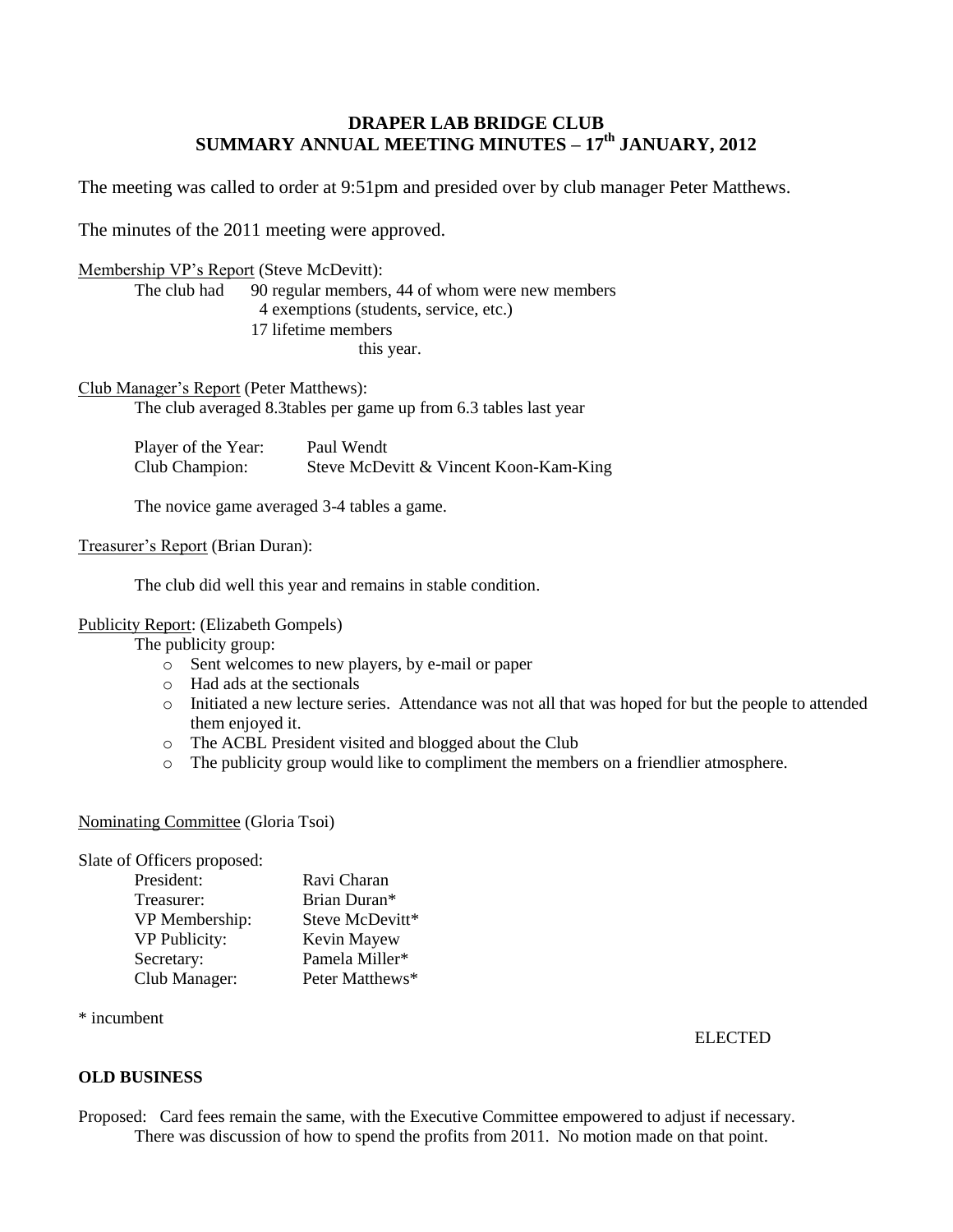#### PASSED

# **NEW BUSINESS**

#### Hosting a Watertown Sectional:

Gloria Tsoi and Jim Rasmussen described what is required to host a sectional. Instructions are provided by Amnon Gabay. We need a handful of volunteers and one coordinator. Gloria volunteers to be the coordinator.

| Motion: That MITDLBC host EMBA's August Sectional                   | <b>PASSED</b> |
|---------------------------------------------------------------------|---------------|
| Finances:                                                           |               |
| Motion: excess income be put towards paying off the dealing machine | <b>PASSED</b> |

#### IAP Class:

Gloria and Brian with to give up teaching the IAP class and directing the novice game.

The class is 7:00-9:15pm Mondays and Thursdays for four weeks. They use the club series. This year we are experimenting with community only – not sure how well it will turn out.

The novice game is Mondays 7:00pm-9:30pm until May.

Jim Rasmussen volunteers to run the class. Alya will help. Neither wishes to run the novice game. The general feeling in the room is that both programs are essential to the future success of the club.

There was discussion around compensation for the novice game.

Motion: Raise the compensation for the novice game to the level of the open game PASSED

Motion: Audrey Grant is coming to give a class. The club will pay for anyone who wishes to attend. PASSED

#### Special Games:

Games we run:

2 Swiss Teams 4 IMP Pairs 4 handicap/8 stratified (our novice games) Individual Pro-Am

Brian is interested in more barometer games. Swiss Pairs and Individual require full tables. We could advertise a Swiss Pairs/Barometer game and depending on whether full or half table we would have a playing director.

| Motion: There will be only one individual in a year | <b>PASSED</b> |
|-----------------------------------------------------|---------------|
| Motion: Swiss Pairs is OK to run                    | <b>PASSED</b> |

#### Cell Phones:

| Motion: announce "turn off phones" before every game. | <b>PASSED</b> |
|-------------------------------------------------------|---------------|
|-------------------------------------------------------|---------------|

Taxes: